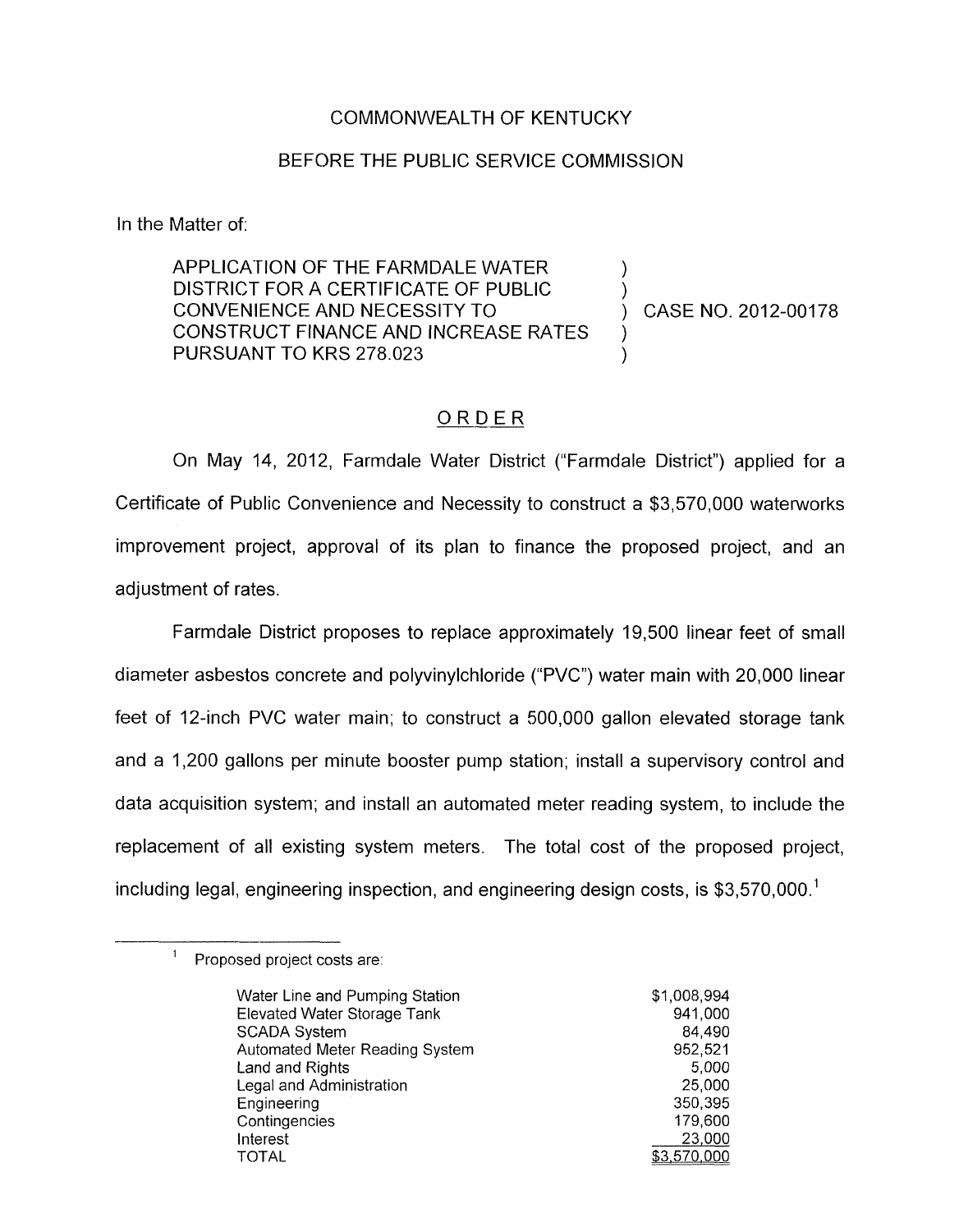Farmdale District proposes to finance the proposed construction with the proceeds of the issuance of \$1,858,000 of Waterworks Revenue Bonds to Rural Development ("RD"), an agency of the U.S. Department of Agriculture. These bonds will be issued in two series: (1) \$1,668,000 of Series A bonds which will mature over a 40-year period and accrue interest at a rate not to exceed 4.25 percent per annum; and (2) \$190,000 of Series B bonds which will mature over a 40-year period and accrue interest at a rate not to exceed 3.375 percent per annum. The proposed project will also be funded through a grant of \$1,212,000 from the Kentucky Infrastructure Authority and \$500,000 of Farmdale District's internal funds.

Farmdale District also proposes to increase its rates for water service to finance the increased debt service requirements. Under the proposed rates, the monthly bill of a residential customer who uses 5,000 gallons of water monthly will increase from \$19.40 to \$22.87, or 17.89 percent.

Farmdale District has submitted its application pursuant to KRS 278.023. Notwithstanding KRS 278.020(1), KRS 278.180, KRS 278.190, and KRS 278.300, KRS 278.023 requires the Commission to accept agreements between water districts and RD regarding construction projects, and to issue the necessary orders to implement the terms of such agreements within 30 days of satisfactory completion of the minimum filing requirements.

KRS 278.023 does not grant the Commission any discretionary authority to modify or reject any portion of the agreement between RD and Farmdale District, or to defer the issuance of all necessary orders to implement the terms of that agreement. It further denies the Commission any authority to reject an application when the evidence of record indicates that a water district's proposed facilities will result in the wasteful

-2- Case No. 2012-00178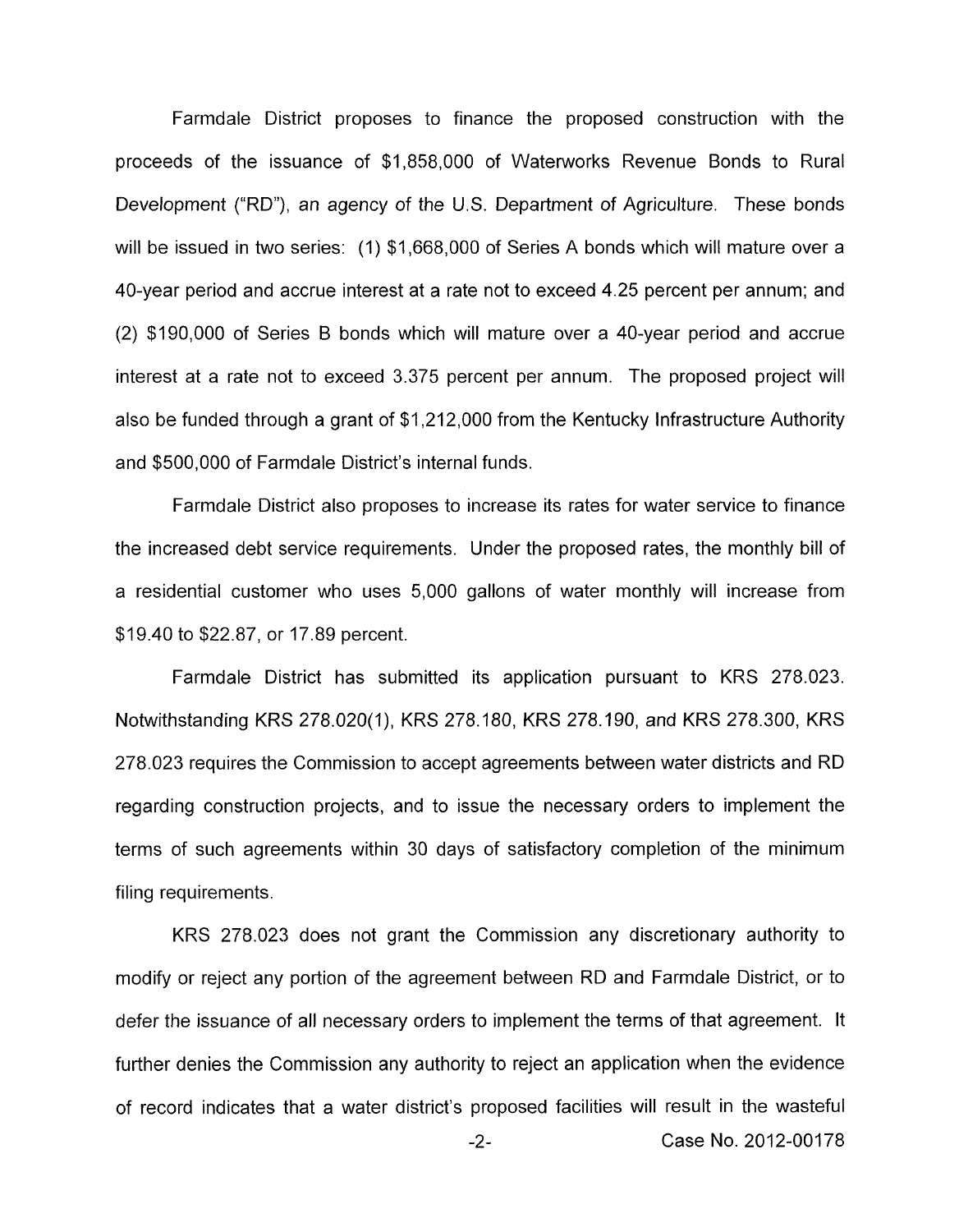duplication of facilities or excessive investment or its proposed rates are unfair, unjust, or unreasonable,

Farmdale District's application met the minimum filing requirements of KRS 278.023 on May 14, 2012. The Commission, therefore, is not able to review this application using the same standards that are used for applications that are not filed pursuant to KRS 278.023. $^2$ 

IT IS THEREFORE ORDERED that:

1. Farmdale District is granted a Certificate of Public Convenience and Necessity for the proposed construction project.

2. Farmdale District's proposed plan of financing is accepted.

3. Farmdale District is authorized to issue \$1,668,000 of its Series A Waterworks Revenue Bonds at an interest rate not exceeding 4.25 percent per annum, and \$190,000 of its Series B Waterworks Revenue Bonds at an interest rate not exceeding 3.375 percent per annum, both maturing over 40 years

4. The proceeds from the proposed bond issuance shall be used only for the purposes specified in Farmdale District's application.

5. Notwithstanding ordering paragraph 4, if surplus funds remain after the approved construction has been completed, Farmdale District may use such surplus to construct additional plant facilities if RD approves of the use and the additional

KRS 278.023 does not prevent the Commission from placing restrictions or additional requirements upon a water district or water association that are intended to ensure a reasonable service. Farmdale District has chosen to install a meter that uses electromagnetic technology to measure water usage. We have previously found that the relative recent deployment of such technology requires those water utilities using the technology to "develop a sample testing program to test the proposed metering equipment after its deployment to ensure it is operating within acceptable limits and accurately registering water usage." Case No. 2011-00233, Application of Graves County Water District for Approval of *Construction and lssuance of a Certificate of Convenience and Necessity for the Purchase and Installation of Automated Meter Reading Equipment* (Ky. PSC Nov. 3, 2011) at 7-8. By this Order, we are imposing the same requirement upon Farmdale District **2**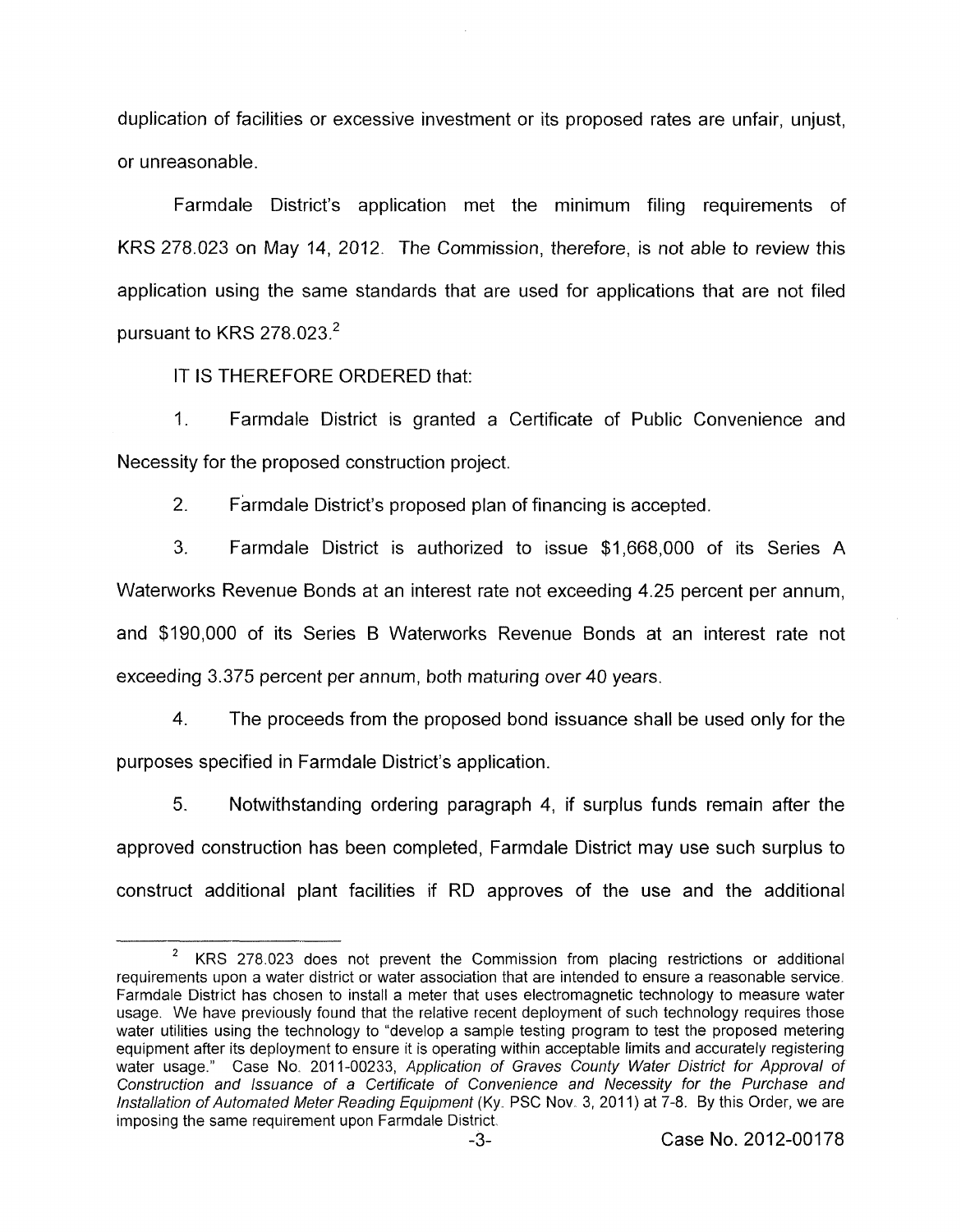construction will not result in a change in Farmdale District's rates for service. Farmdale District shall provide written notice of this additional construction in accordance with 807 KAR 51069, Section 3.

 $\hat{\mathcal{A}}$ 

6. Farmdale District shall file a copy of the "as-built" drawings and a certified statement from the engineer that the construction has been satisfactorily completed in accordance with the contract plans and specifications within 60 days of substantial completion of the construction certified herein.

7. Farmdale District shall require the construction to be inspected under the general supervision of a professional engineer with a Kentucky registration in civil or mechanical engineering to ensure that the construction work is done in accordance with the contract drawings and specifications and in conformance with the best practices of the construction trades involved in the project.

8. Farmdale District shall notify the Commission in writing one week prior to the actual start of construction and at the 50 percent completion point.

9. The rates set forth in the Appendix to this Order are approved for service that Farmdale District renders on and after the date of this Order.

IO. Within 30 days of the date of this Order, Farmdale District shall file revised tariff sheets with the Commission that set forth the rates contained in the Appendix to this Order.

11. None of the meters in question may be placed in service until they are tested by an entity that the Commission has approved for that purpose and are shown to be in good order and within required tolerance standards.

12. Within 180 days of the date of this Order, Farmdale District shall file with the Commission a written plan for a sample testing program to test the proposed

**-4-** Case No. 2012-00178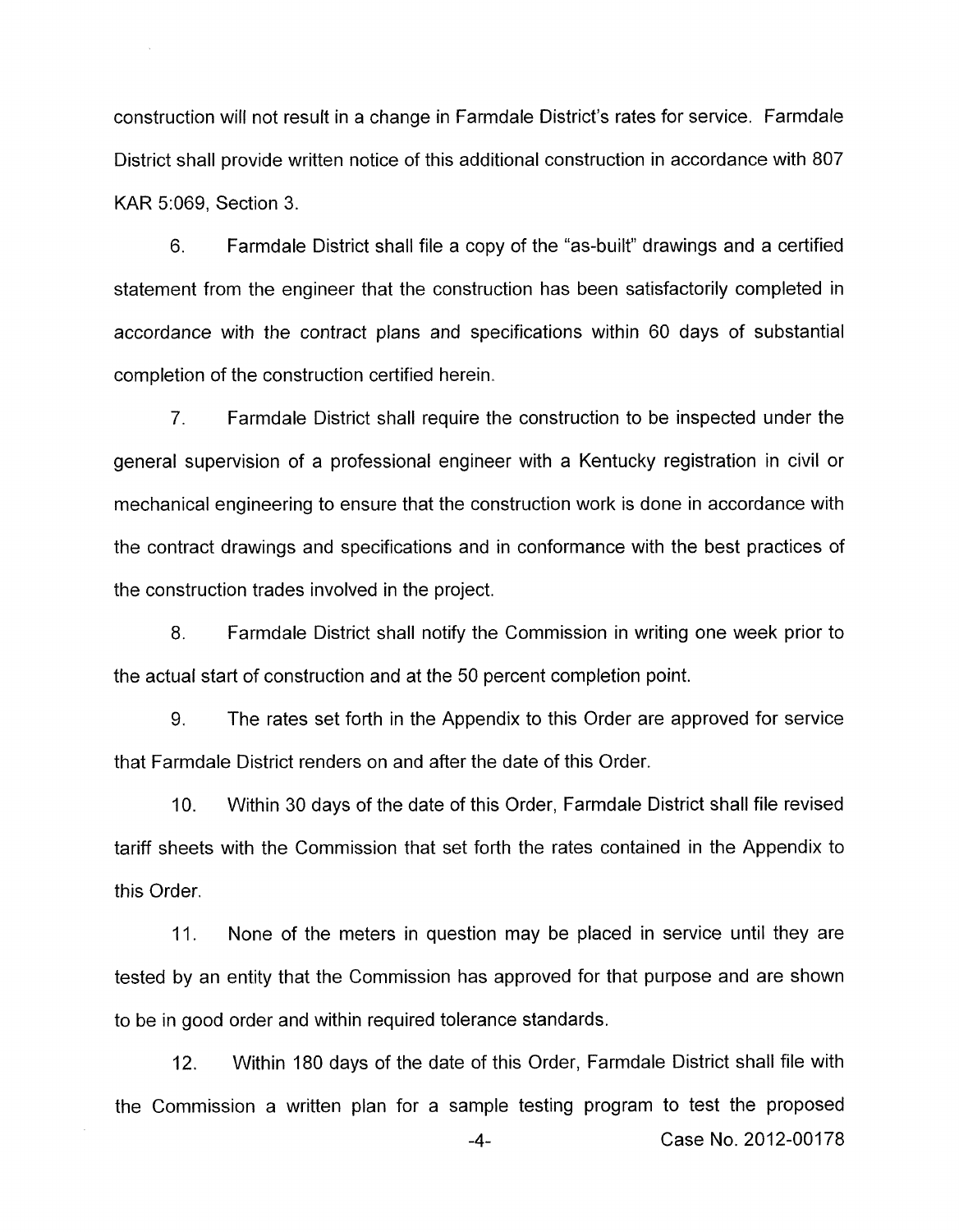metering equipment after its deployment to ensure it is operating within acceptable limits and accurately registering water usage. $3$ 

13. Any documents filed in the future pursuant to ordering paragraphs 5, 6, 8 and 12 of this Order shall reference this case number and shall be retained in the utility's general correspondence file.

Nothing contained herein shall be deemed a warranty of the Commonwealth of Kentucky, or any agency thereof, of the financing herein accepted,

By the Commission



ATTEST:

Insurell for **Executive Director** 

*To* the extent that Farmdale District requires assistance in the development *of* such plan, the **3**  Commission strongly encourages it to consult with Commission Staff.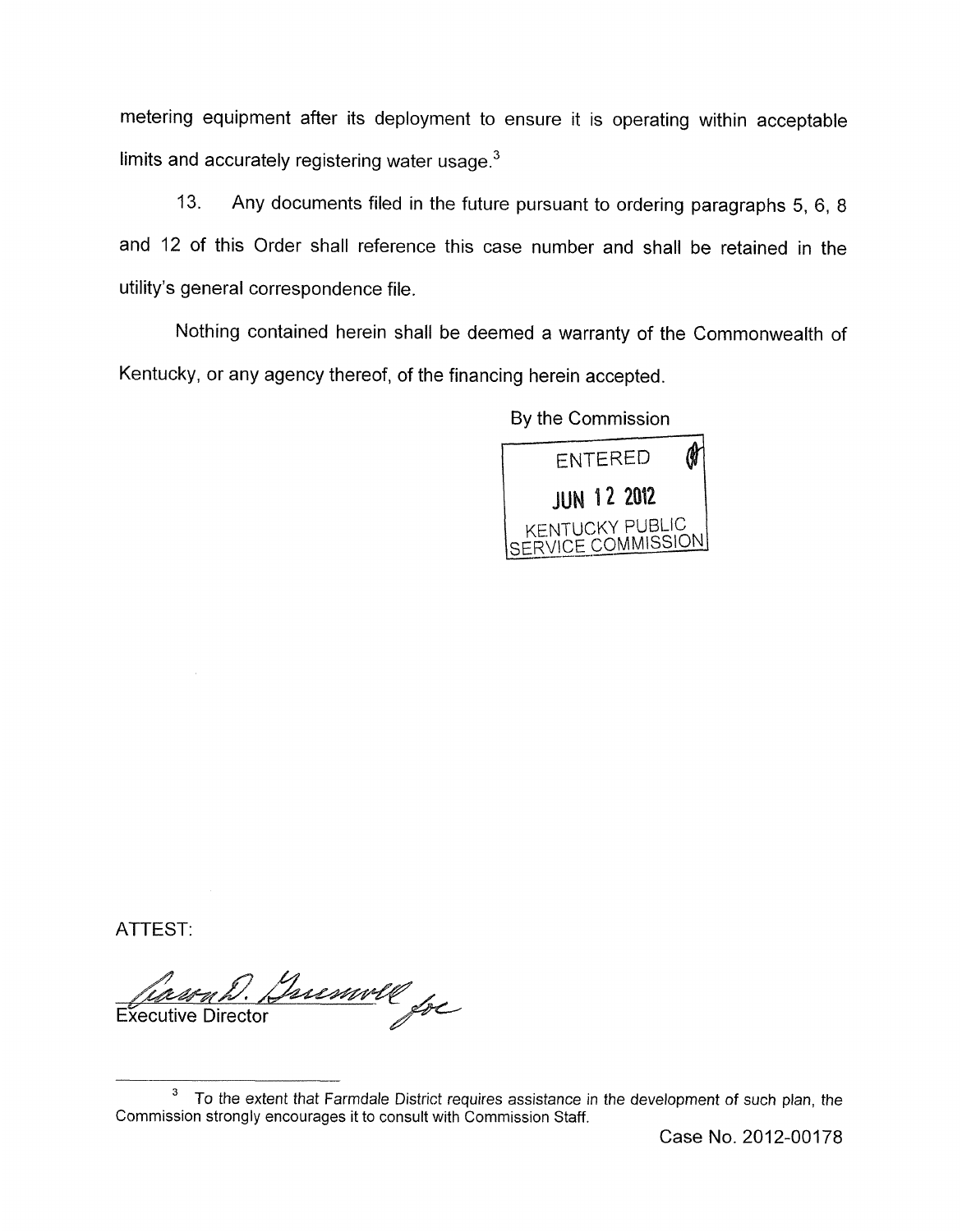## APPENDIX

# APPENDIX TO AN ORDER OF THE KENTUCKY PUBLIC SERVICE COMMISSION IN CASE NO. 2012-00178 DATED

The following rates and charges are prescribed for the customers in the area served by Farmdale Water District. All other rates and charges not specifically mentioned herein shall remain the same as those in effect under authority of the Commission prior to the effective date of this Order.

## Monthly Water Rates

#### 5/8 x 3/4 Inch Meter

| First       | 2,000 gallons  |
|-------------|----------------|
| <b>Next</b> | 3,000 gallons  |
| Next        | 5,000 gallons  |
| Over        | 10,000 gallons |

#### 1 Inch Meter

| <b>First</b> |                 | 7,000 gallons |
|--------------|-----------------|---------------|
| Next         |                 | 3,000 gallons |
| Next         | 140,000 gallons |               |
| Over         | 150,000 gallons |               |

#### Industrial Consumers/Trailer Parks

| First       |                 | 7,000 gallons |
|-------------|-----------------|---------------|
| <b>Next</b> |                 | 3,000 gallons |
| Next        | 140,000 gallons |               |
| Over        | 150,000 gallons |               |

# Commercial Consumers (Stewart Home)

| First |                 | 7,000 gallons |
|-------|-----------------|---------------|
| Next  |                 | 3,000 gallons |
| Next  | 140,000 gallons |               |
| Over  | 150,000 gallons |               |

| \$12.82 Minimum bill     |
|--------------------------|
| 3.35 per 1,000 gallons   |
| $2.85$ per 1,000 gallons |

- 2.65 per 1,000 gallons
- \$28.57 Minimum bill
	- 2.85 per 1,000 gallons
	- 2.65 per 1,000 gallons
	- 2.40 per 1,000 gallons
- \$28.57 Minimum bill
	- 2.85 per 1,000 gallons
	- 2.65 per 1,000 gallons
	- 2.40 per 1,000 gallons
- \$28.57 Minimum bill
	- 2.85 per 1,000 gallons
	- 2.65 per 1,000 gallons
	- 2.40 per 1,000 gallons